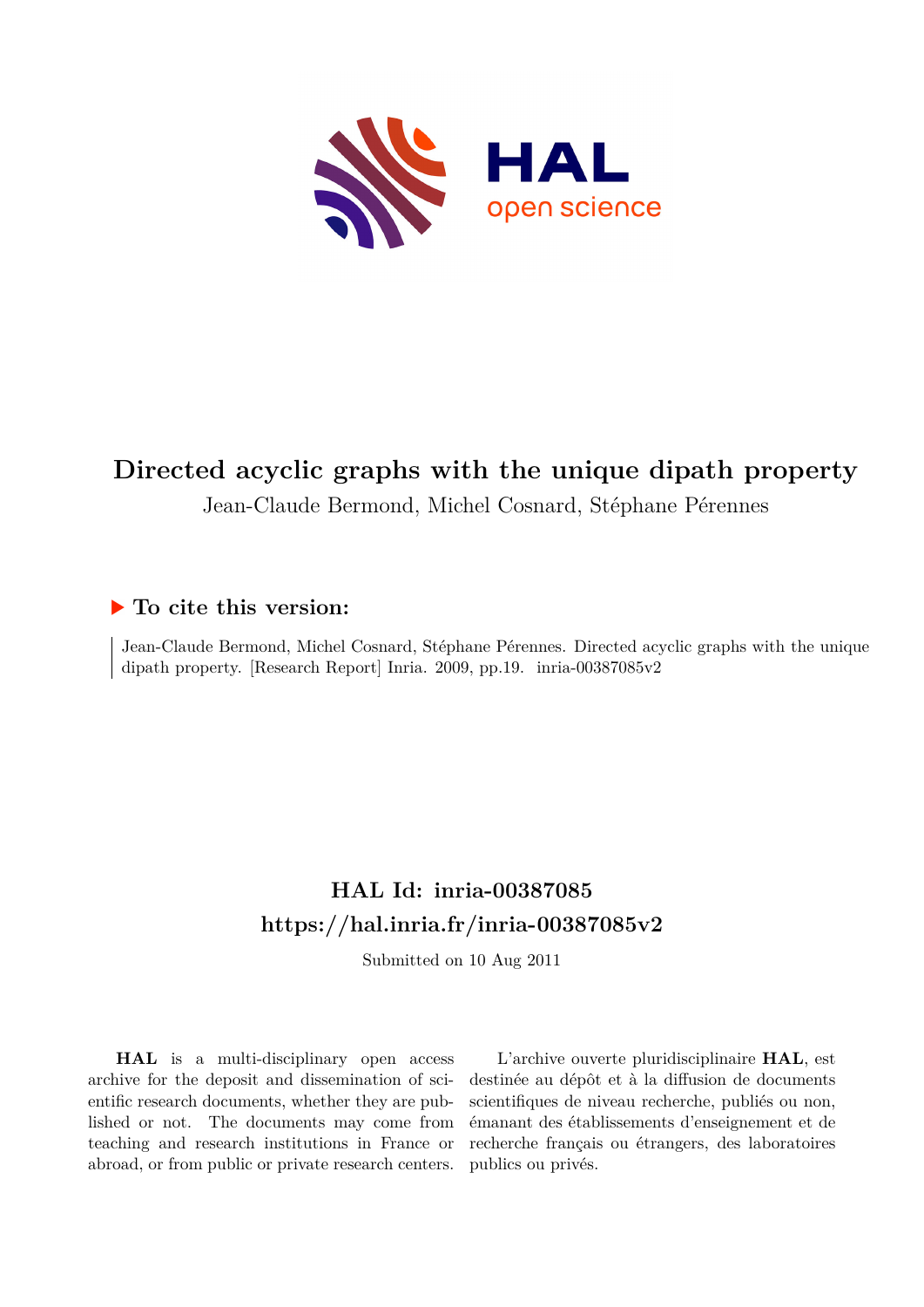## Directed acyclic graphs with the unique dipath property

Jean–Claude Bermond<sup>\*</sup>, Michel Cosnard, Stéphane Pérennes MASCOTTE, joint project CNRS-INRIA-UNSA, 2004 Route des Lucioles, BP 93, F-06902 Sophia-Antipolis, France

#### Abstract

Let  $\mathscr P$  be a family of dipaths of a DAG (Directed Acyclic Graph) G. The load of an arc is the number of dipaths containing this arc. Let  $\pi(G,\mathscr{P})$  be the maximum of the load of all the arcs and let  $w(G,\mathscr{P})$  be the minimum number of wavelengths (colors) needed to color the family of dipaths  $\mathscr P$ in such a way that two dipaths with the same wavelength are arc-disjoint.

There exist DAGs such that the ratio between  $w(G, \mathscr{P})$  and  $\pi(G, \mathscr{P})$  cannot be bounded. An internal cycle is an oriented cycle such that all the vertices have at least one predecessor and one successor in G (said otherwise every cycle contain neither a source nor a sink of  $G$ ). We prove that, for any family of dipaths  $\mathscr{P}, w(G, \mathscr{P}) = \pi(G, \mathscr{P})$  if and only if G is without internal cycle.

We also consider a new class of DAGs, which is of interest in itself, those for which there is at most one dipath from a vertex to another. We call these digraphs UPP-DAGs. For these UPP-DAGs we show that the load is equal to the maximum size of a clique of the conflict graph. We prove that the ratio between  $w(G,\mathscr{P})$  and  $\pi(G,\mathscr{P})$  cannot be bounded (a result conjectured in an other article). For that we introduce "good labelings" of the conflict graph associated to G and  $\mathscr{P}$ , namely labelings of the edges such that for any ordered pair of vertices  $(x, y)$  there do not exist two paths from x to y with increasing labels.

#### 1 Introduction

The problem we consider is motivated by routing, wavelength assignment and grooming in optical networks. But it can be of interest for other applications in parallel computing, where the graph will represent for example the precedence graph of a program or for scheduling complex operations on pipelined operators. A generic problem in the design of optical networks, [16, 19]), consists of satisfying a family of requests (or a traffic matrix) under various constraints like capacity constraints. The optimization problem associated consists in designing, for a given family of requests, a network optimizing some criteria, such as minimizing the number of wavelengths or the number of ADMs (Add Drop Multiplexers).

A request is satisfied by assigning to it a dipath in the network. A family of requests is satisfied, if we can route them in such a way that the capacity constraints of the network are satisfied. This is known as the routing problem. For a given routing let us define the load of an arc as the number of routes (dipaths) containing it and the load of the routing as the maximum load of the arcs. Typically one wants either to insure that the load of an arc does not exceed the capacity of this arc or to minimize the load of a routing satisfying a given family of requests.

Many backbone networks are now WDM optical ones. Indeed wavelength division multiplexing (WDM) enables to use the bandwidth of an optical fiber by dividing it in multiple non overlapping

<sup>∗</sup>Partially supported by the CRC CORSO with France Telecom and by the European FET project AEOLUS <sup>1</sup>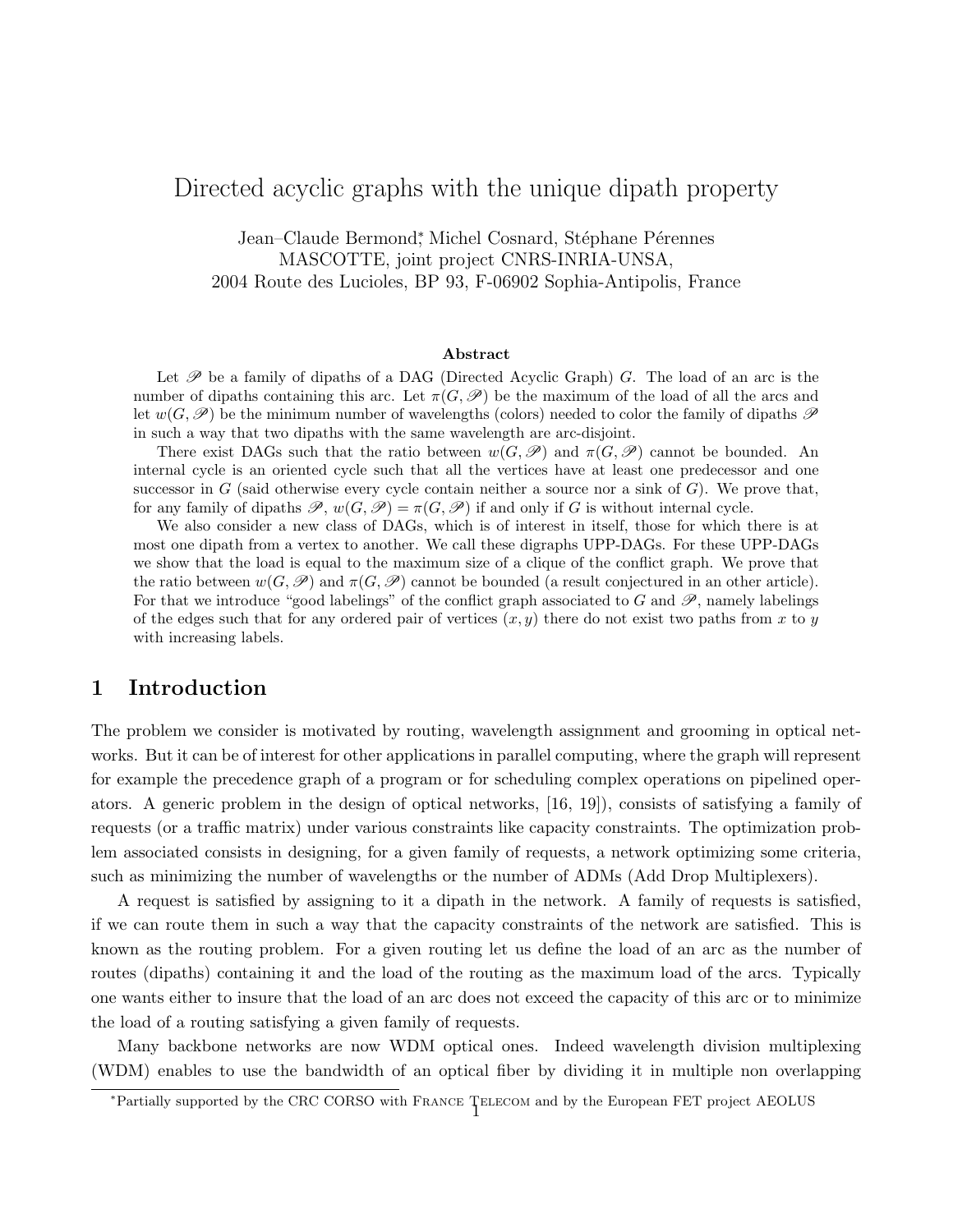frequencies or wavelength channels. Satisfying a request in a WDM optical network consists in assigning to it a route (dipath), but also a wavelength, which shall stay unchanged if no conversion is allowed. Therefore the constraint is now that two requests, having the same wavelength, have to be routed by two arc disjoint dipaths or, equivalently, two requests whose associated dipaths share an arc, have to be assigned different wavelengths. Hence the scarce resource is the number of available wavelengths. For a given traffic matrix, either one wants to insure that the family of requests can be satisfied with the available number of wavelengths or one wants to minimize the number of wavelengths used. This problem is known in the literature as the RWA (Routing and Wavelength Assignment) problem.

Note that requests are satisfied on a virtual (logical) network which is itself embedded in the physical network (in fact there might be many layers). It is the case for example when considering SONET/WDM rings or in MPLS over WDM networks; in the latter case the RWA problem has to be considered for the lightpaths [9, 10]. Anyway, at the conceptual level of modeling of this article, the problems are the same and we will use the word request to indicate a connection at the upper level.

Minimizing the load or/and the number of wavelengths is a difficult problem and in general an NPhard problem. These problems have been extensively studied in the literature for various topologies or special families of requests like multicast or all-to-all (see for example the survey [2] or [13, 18]). Many particular cases where the minimum number of wavelengths is equal to the minimum routing load have been given. For example, in [3] it is shown that for any digraph and for a multicast instance (all the requests have the same origin), there is equality and both problems can be solved in polynomial time. For some topologies the load might be easily computed, but the minimum number of wavelengths is NP-hard to compute as it is related to coloring problems. This is the case for symmetric trees (see the survey [8]). However, for symmetric trees it has been proved that there is equality for the all to all instance ([12]) and approximation algorithms have been given ([8, 11]).

As the RWA problem is very difficult to solve, it is often split into two separate problems. First one solves the routing problem by determining dipaths which minimize the load or are easy to compute like shortest paths. Then, the routing being given, the wavelength assignment problem is solved. In that case the input of the problem is not a family of requests but a family of dipaths  $\mathscr P$ . We will denote by  $\pi(G,\mathscr{P})$  the maximum of the load of all the arcs of the digraph G for the family  $\mathscr{P}$ . Determining the minimum number  $w(G,\mathscr{P})$  of wavelengths (colors) needed to color a family of dipaths  $\mathscr{P}$  in such a way that two dipaths with the same wavelength are arc-disjoint is still NP-hard in that case. Indeed it corresponds to finding the chromatic number of the conflict graph (also called the intersection graph) associated to the digraph G and the family of dipaths  $\mathscr P$  whose vertices represent the dipaths and where two vertices are joined if the corresponding dipaths are in conflict (that is share an arc).

There are examples of topologiesand family of dipaths where there are at most 2 dipaths using an arc  $(\pi(G, \mathscr{P}) = 2)$ , but where we need as many wavelengths as we want. Figure 1 shows the example for  $k = 4$  wavelengths) In the example we consider k dipaths from  $s_i$  to  $t_i$ . The dipaths starts in  $s_i$ , then go alternatively right and down till they arrive at the bottom where they go right and up till they arrive at the destination  $t_i$ . Any two dipaths intersect so the conflict graph is complete and we need k colors. However the load of an arc is at most 2. Therefore the ratio between  $w(G,\mathscr{P})$  and  $\pi(G,\mathscr{P})$  is unbounded in general.

Here we consider the class of Directed Acyclic Graphs, DAGs, which plays a central role in Parallel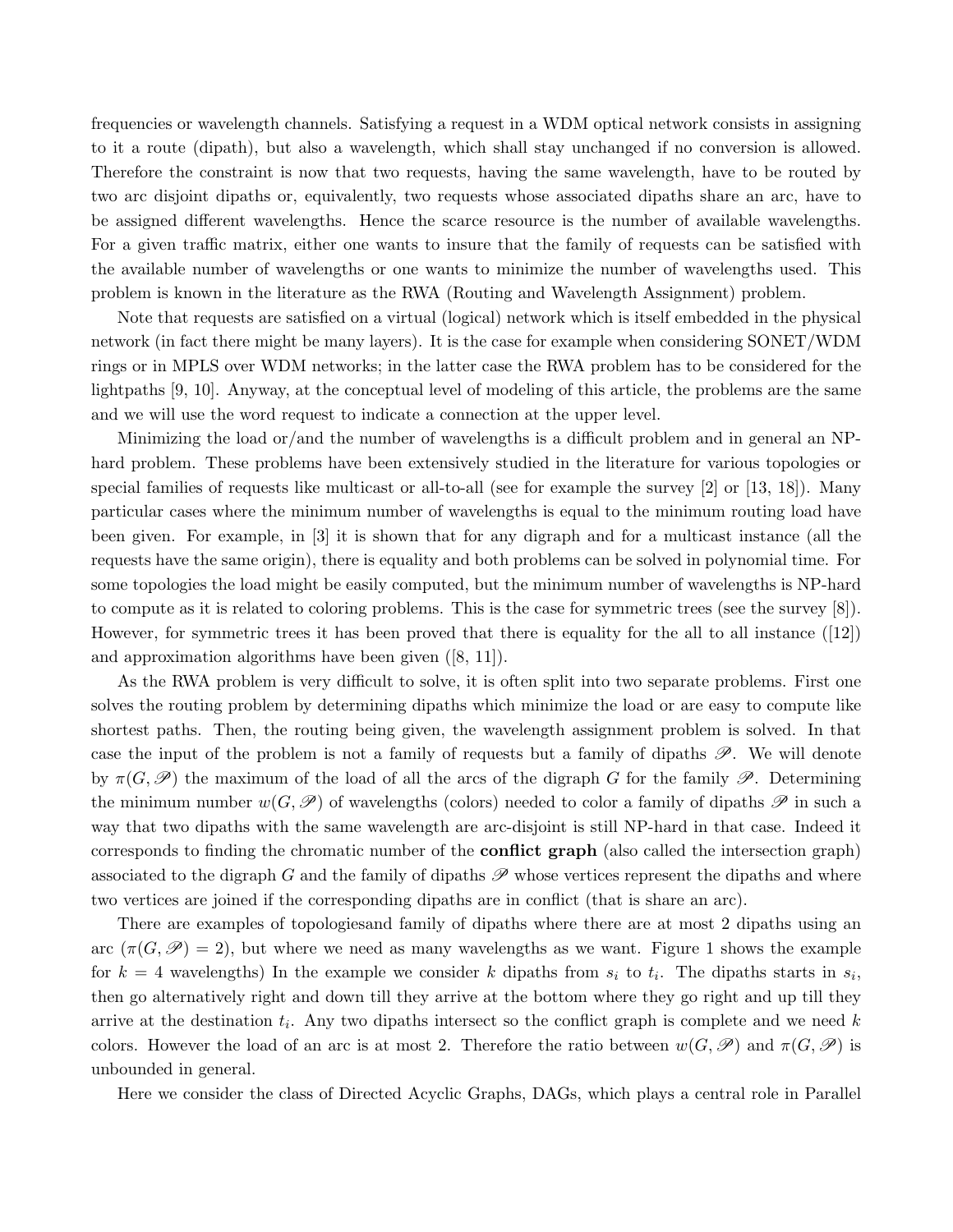and Distributed Computing. Part of our motivation came when we tried to extend the results obtained in [6] for paths motivated by grooming problems for the paths  $([4, 10])$ . In fact, we first proved that for rooted trees (directed trees where there is a unique dipath from the root to any vertex), for any family of requests, the minimum number of wavelengths is equal to the load.

The example given above in Figure 1 being a DAG there is no hope to bound ratio between  $w(G,\mathscr{P})$ and  $\pi(G,\mathscr{P})$ . In [5] we fully characterize when  $w(G,\mathscr{P}) = \pi(G,\mathscr{P})$  for a DAG. In fact the necessary and sufficient condition is that G does not contain what we call an internal cycle, i.e. an oriented cycle, such that all the vertices have at least one predecessor and one successor in  $G$  (said otherwise all cycles contain neither a source nor a sink). Here, we give a new shorter proof of this result deriving it from the case of trees where it is a known result as the conflict graph is a perfect graph (see for example [15]).



Figure 1: A pathological example

Then, we also consider a new (to our best knowledge) class of DAGs, which is of interest in itself, those for which there is at most one dipath from a vertex to another. Note that, if the original digraph has the property that for any request  $(x, y)$  there is a unique dipath from x to y, then it is equivalent to consider a family of requests or a family of dipaths. We call this property the UPP (Unique diPath Property) and call these digraphs UPP-DAGs. For these UPP-DAGs we show that the load is equal to the maximum size of a clique of the conflict graph. In [5] we proved that if an UPP-DAG has only one internal cycle, then for any family of dipaths  $w(G, \mathscr{P}) = \left[\frac{4}{3}\right]$  $\frac{4}{3}\pi(G,\mathscr{P})$  and we exhibit an UPP-DAG and a family of dipaths reaching the bound.

In this article we prove that, for UPP-DAGs with load 2, the ratio between  $w(G,\mathscr{P})$  and  $\pi(G,\mathscr{P})$ cannot be bounded (a result conjectured in [5])

For that we introduce the notion of "good labelings" of the conflict graph associated to G and  $\mathscr{P}$ , namely labelings of the edges such that for any ordered pair of vertices  $(x, y)$  there do not exist two paths from x to y with increasing labels. We prove first that, if G is an UPP-DAG with load 2, then for any family of dipaths  $\mathscr{P}$ , the conflict graph  $C(G,\mathscr{P})$  has a good labeling. Then we also show that, if H is a graph with a good labeling, then there exists an UPP-DAG G with load 2 and a family of dipaths  $\mathscr P$ such that  $H = C(G, \mathcal{P})$ . Finally, we useg that fact and a proof of the existence of graphs with good labelings but chromatic number as large as we want to conclude.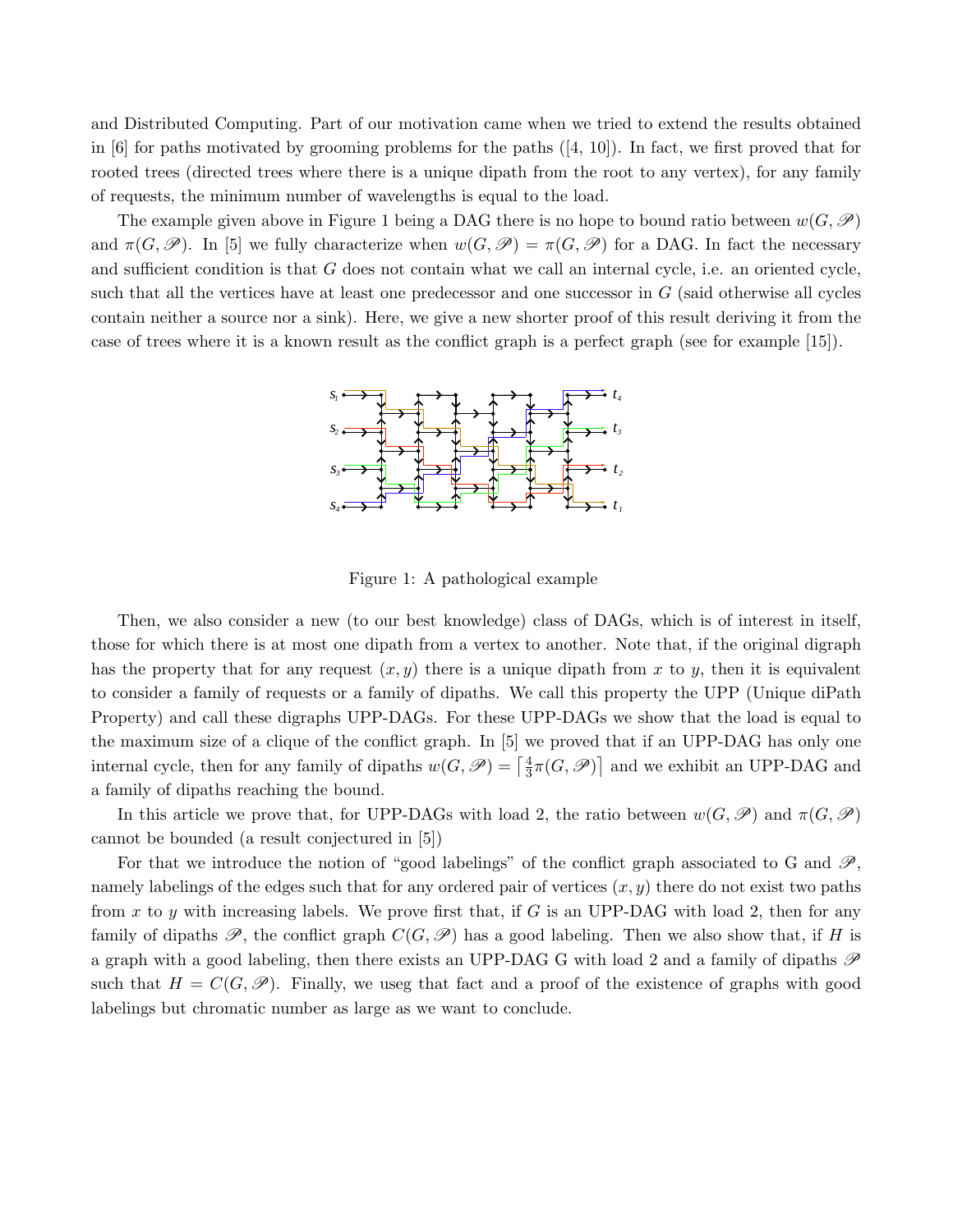

Figure 2: An oriented cycle (a) and an internal cycle (b)

### 2 Definitions

We model the network by a digraph  $G$ . The *outdegree* of a vertex  $x$  is the number of arcs with initial vertex x (that is the number of vertices y such that  $(x, y)$  is an arc of G). The *indegree* of a vertex x is the number of arcs with terminal vertex x (that is the number of vertices y such that  $(y, x)$  is an arc of G). A source is a vertex with indegree 0 and a sink a vertex with outdegree 0. A dipath is a sequence of vertices  $x_1, x_2, \ldots, x_k$  such that  $(x_i, x_{i+1})$  is an arc of G. If  $x_k = x_1$  the dipath is called a directed cycle.

A DAG (Directed Acyclic Graph) is a digraph with no directed cycle. However the underlying (undirected) graph obtained by deleting the orientation can have cycles. An (oriented) cycle in a DAG consists therefore of an even sequence of dipaths  $P_1, P_2, \ldots, P_{2k}$  alternating in direction (see Figure 2a). The vertices inside the dipaths have indegree and outdegree 1; those where there is a change of orientation have either indegree 2 and outdegree 0 or indegree 0 and outdegree 2.

An **internal cycle** of a DAG  $G$  is an oriented cycle, such that all its vertices have in  $G$  an indegree  $> 0$  and an outdegree  $> 0$ ; said otherwise no vertex is a source or a sink. Hence the vertices where there is a change of orientation in the cycle have a predecessor (resp. a successor) in  $G$ , if they are of indegree 0 (resp. outdegree 0) in the cycle (see Figure 2b).

We will say that a DAG has the **Unique Path Property** if between two vertices there is at most one dipath. A digraph satisfying this property will be called an UPP-DAG.

If G is an UPP-DAG, then any internal cycle contains at least  $2k \geq 4$  vertices where there is a change of orientation. Otherwise it would consist of a dipath from x to y and a reverse dipath from y to x and so there would be two dipaths from  $x$  to  $y$ .

Finally a DAG with no cycles is an oriented tree (its underlying graph has no cycles and so is a tree).

Given a digraph G and a family of dipaths  $\mathscr{P}$ , the **load of an arc** e is the number of dipaths of the family containing e:

$$
load(G, \mathcal{P}, e) = |\{P : P \in \mathcal{P}; e \in P\}|
$$

The load of G for  $\mathscr P$  will be the maximum over all the arcs of G and will be denoted by  $\pi(G,\mathscr P)$ .

We will say that two dipaths are in conflict (or intersect) if they share at least one arc. We will denote by  $w(G,\mathscr{P})$  the **minimum number of colors** needed to color the dipaths of  $\mathscr{P}$  in such a way that two dipaths in conflict (sharing an arc) have different colors. Note that  $\pi(G,\mathscr{P}) \leq w(G,\mathscr{P})$ .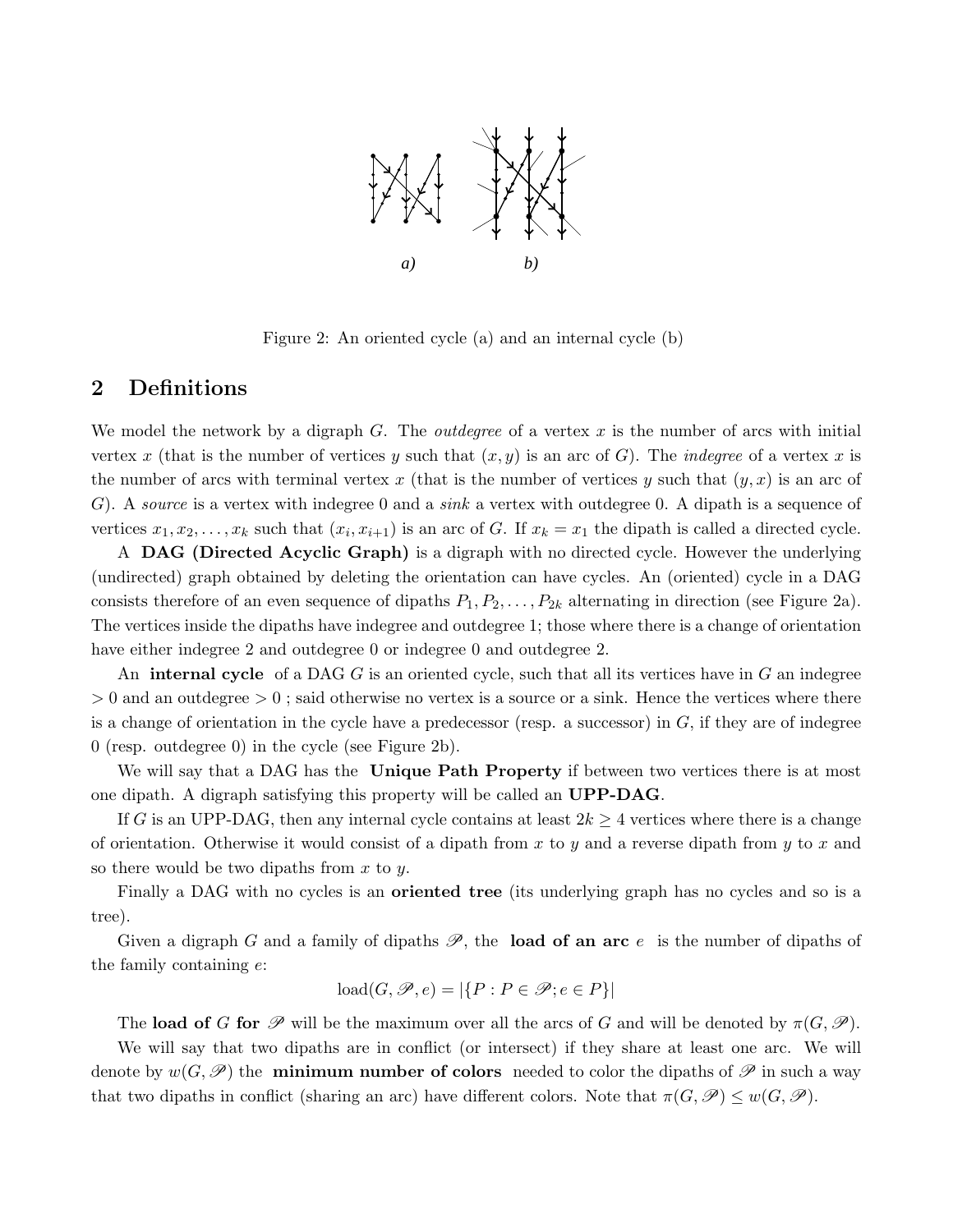The **conflict graph** (also called the intersection graph) associated to the digraph G and the family of dipaths  $\mathscr P$  has as vertices the dipaths of  $\mathscr P$ , two vertices being joined if their associated dipaths are in conflict (that is intersect = share an arc). It will be denoted  $C(G,\mathcal{P})$ . Then  $w(G,\mathcal{P})$  is the chromatic number  $\gamma$  of the conflict graph: that is  $w(G,\mathscr{P}) = \gamma(C(G,\mathscr{P}))$  Note that  $\pi$  is only upper bounded by the clique number of the conflict graph; indeed the  $\pi$  dipaths containing an arc e of maximum load are pairwise in conflict. The following property shows that if G is an UPP-DAG then  $\pi(G,\mathscr{P})$  is exactly the clique number  $\omega(C(G, \mathcal{P}))$  of the conflict graph.



Figure 3: Helly property

**Property 1** If G is an UPP-DAG then the dipaths in conflict have the following Helly property : if a set of dipaths are pairwise in conflict, then their intersection is a dipath. Therefore  $\pi(G, \mathscr{P}) = \omega(C(G, \mathscr{P}))$ 

Proof: If two dipaths intersect, then their intersection is a dipath. Indeed suppose their intersection contains two different dipaths  $(x_1, y_1)$  and  $(x_2, y_2)$  in this order. Then between  $y_1$  and  $x_2$  there are two dipaths, one via  $P_1$  and the other via  $P_2$  (see Figure 3 a).

So suppose  $P_1$  and  $P_2$  intersect in only one interval  $(x_1, y_1)$ , and  $P_3$  intersects  $P_1$  in an arc disjoint interval  $(u_1, v_1)$ . W.l.o.g. we may assume that  $v_1$  is before  $x_1$ . Let  $P_3$  intersects  $P_2$  in the interval  $(u_2, v_2)$ .

Case 1 :  $v_2$  is before  $u_1$  on  $P_3$ .  $v_2$  cannot be after  $y_1$  on  $P_2$  otherwise there will be a directed cycle. So  $v_2$  is before  $x_1$  on  $P_2$  and we have two dipaths from  $v_2$  to  $x_1$ , one via  $P_2$  and the other one via  $P_3$  till  $u_1$  and then via  $P_1$  (see Figure 3 b).

Case 2 :  $u_2$  is after  $v_1$  on  $P_3$ . If  $u_2$  is before  $x_1$  on  $P_2$  we have two dipaths from  $v_1$  to  $x_1$  one via  $P_1$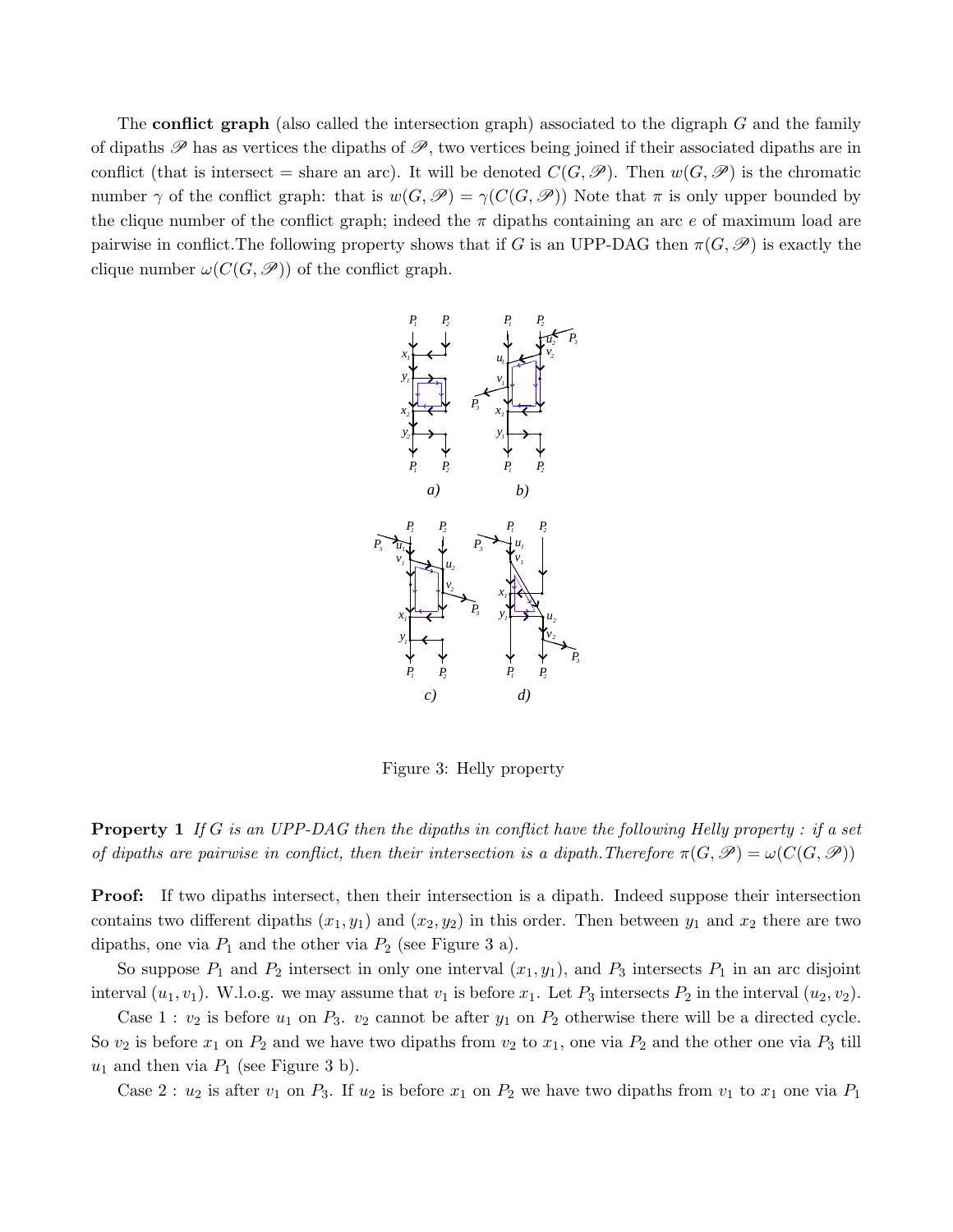and the other going from  $v_1$  to  $u_2$  via  $P_3$  and to  $x_1$  via  $P_2$ . If  $u_2$  is after  $y_1$ , we have two dipaths from  $v_1$ to  $u_2$  one via  $P_3$  and the other via  $P_1$  till  $y_1$  and  $P_2$  (see Figure 3 c and d).  $\Box$ 

# 3 Relations between  $\pi(G, \mathscr{P})$  and  $w(G, \mathscr{P})$

There exist DAGs G and a set of dipaths  $\mathscr P$  such that  $\pi(G,\mathscr P)=2$  and  $w(G,\mathscr P)$  is as big as we want (see Figure 1). These DAGs have many internal cycles.



Figure 4: Example for a DAG with an internal cycle

In Figure 4, we give an example of a DAG with one internal cycle and a set of 5 dipaths  $\mathscr P$  such that  $\pi(G,\mathscr{P})=2$  and  $w(G,\mathscr{P})=3$ . The dipaths are  $a_1,b_1,c_1$ ;  $b_1,c_1,d_1$ ;  $c_1,d_1,e_1; b_1,d_1,e_1$  via the second dipath from  $b_1$  to  $d_1$ ;  $a_1$ ,  $b_1$ ,  $d_1$  also via this second dipath. The load is 2 and the conflict graph is a cycle of length 5 and so we need 3 colors to color its vertices.

In fact as shown by the following theorem, if a DAG G (which can be an UPP-DAG) contains an internal cycle there cannot be equality between  $\pi(G,\mathscr{P})$  and  $w(G,\mathscr{P})$  for all the set of dipaths  $\mathscr{P}$ .

**Theorem 2** If a DAG G contains an internal cycle there exists a set  $\mathscr P$  of dipaths such that  $\pi(G,\mathscr P)=2$ and  $w(G,\mathscr{P})=3$ .

**Proof:** Let us consider an internal cycle consisting of 2k dipaths k between  $b_i$  and  $c_i$  and k between  $b_i$  and  $c_{i-1}$  (the indices are taken modulo k). So the  $b_i$ ,  $i = 1, 2, \ldots, k$ , have indegree 0 in the cycle and the  $c_i$ ,  $i = 1, 2, \ldots, k$ , have outdegree 0 in the cycle. As the cycle is internal, there exist k vertices  $a_i$ ,  $i = 1, 2, \ldots, k$  joined to the  $b_i$  and k vertices  $d_i$ ,  $i = 1, 2, \ldots, k$  to which are joined the  $c_i$ . Let us take as set  $\mathscr P$  of dipaths:  $a_1, b_1, c_1; b_1, c_1, d_1; a_i, b_i, c_{i-1}, d_{i-1}$  and  $a_i, b_i, c_i, d_i$  for  $i = 2, \ldots, k$  and  $a_1, b_1, c_k, d_k$ . The vertices of the conflict graph associated to these dipaths form a cycle of odd length  $2k+1$  in and so  $w = 3$  (see Figure 5).  $\Box$ 

The example given in Theorem 2 above, for  $k = 2$ , gives an UPP-DAG G with  $\pi = 2$  and a set of 5 dipaths such that the conflict graph is a  $C_5$  and therefore  $w = 3$ . Replacing each of these dipaths with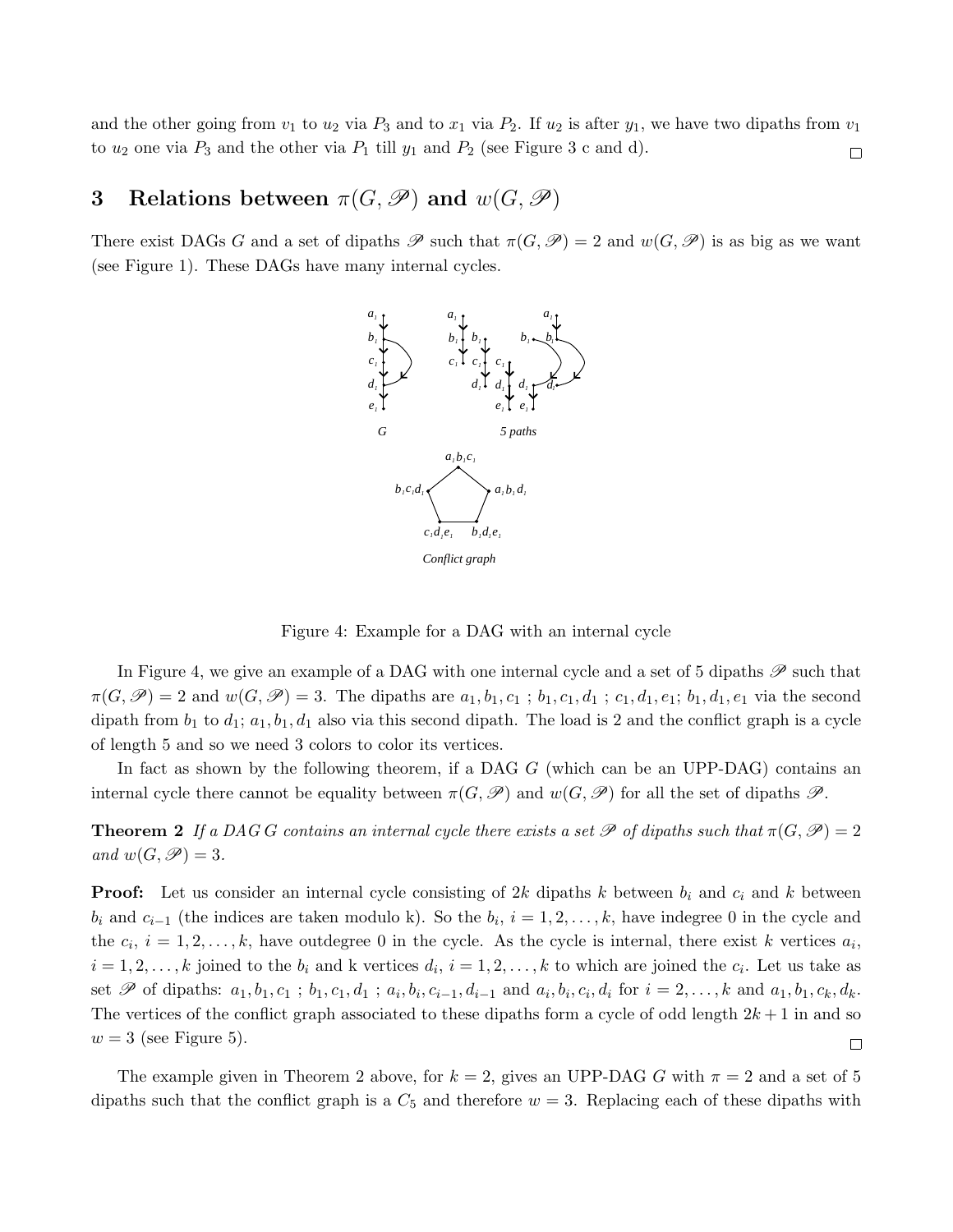

Figure 5: Internal cycle and family of dipaths with  $\pi = 2$  and  $w = 3$ .

h identical dipaths we obtain a family of 5h dipaths with  $\pi = 2h$  and  $w = \left[\frac{5h}{2}\right]$  $\frac{5h}{2}$  giving a ratio  $\frac{w}{\pi} = \frac{5}{4}$  $\frac{5}{4}$ . In fact the bound can be improved to  $\frac{4}{3}$  with the following example:

**Theorem 3** There exists an UPP- DAG G with one internal cycle and a family  $\mathscr P$  of dipaths such that

$$
w(G,\mathscr{P})=\left\lceil \frac{4}{3}\pi(G,\mathscr{P})\right\rceil
$$

.

**Proof:** The following example is due to Frédéric Havet (private communication). It consists of 8 dipaths generating the conflict graph consisting of a cycle of length 8 plus chords between the antipodal vertices (see Figure 6). Here again  $\pi = 2$  and  $w = 3$ ; but if we replace each of these dipaths with h identical dipaths we obtain a family  $\mathscr P$  of 8h dipaths with  $\pi = 2h$  and  $w = \lceil \frac{8h}{3} \rceil$  $\frac{3h}{3}$ ; indeed in the conflict graph and independent set has at most 3 vertices and so we need at least  $\frac{8h}{3}$  colors. Therefore this family satisfies the theorem (the reader can see the relation with fractional colouring).

 $\Box$ 

In [5] we showed that the DAGs for which for any family  $\mathscr P$  of dipaths,  $w(G,\mathscr P) = \pi(G,\mathscr P)$  are exactly those with no internal cycles. We give here a simpler proof.

**Theorem 4** Let G be a DAG. Then, for any family of dipaths  $\mathscr{P}$ ,  $w(G, \mathscr{P}) = \pi(G, \mathscr{P})$  if and only if G does not contain an internal cycle.

**Proof:** Let G be a DAG without internal cycles. If G is an oriented tree, this is a known result as the conflict graph is a perfect graph (see for example [15] or for a polynomial algorithm in  $O(n,|\mathscr{P}|)$  [14]). If G is not an oriented tree, let G' be the digraph obtained as follows: replace each source s with  $d^+(s)$ neighbors  $v_i$   $(i = 1, \ldots, d^+(s))$  by  $d^+(s)$  sources  $s_i$  and join  $s_i$  to  $v_i$ . If a dipath P of  $\mathscr P$  contains the arc  $(s, v_i)$  associate in G' the dipath obtained by replacing  $(s, v_i)$  by  $(s_i, v_i)$ . Do also the same transformation for all the sinks replacing the sink t with  $d^-(t)$  neighbors  $w_j$   $(j = 1, ..., d^-(s))$  by  $d^-(t)$  sinks  $t_j$  and  $(w_j, t)$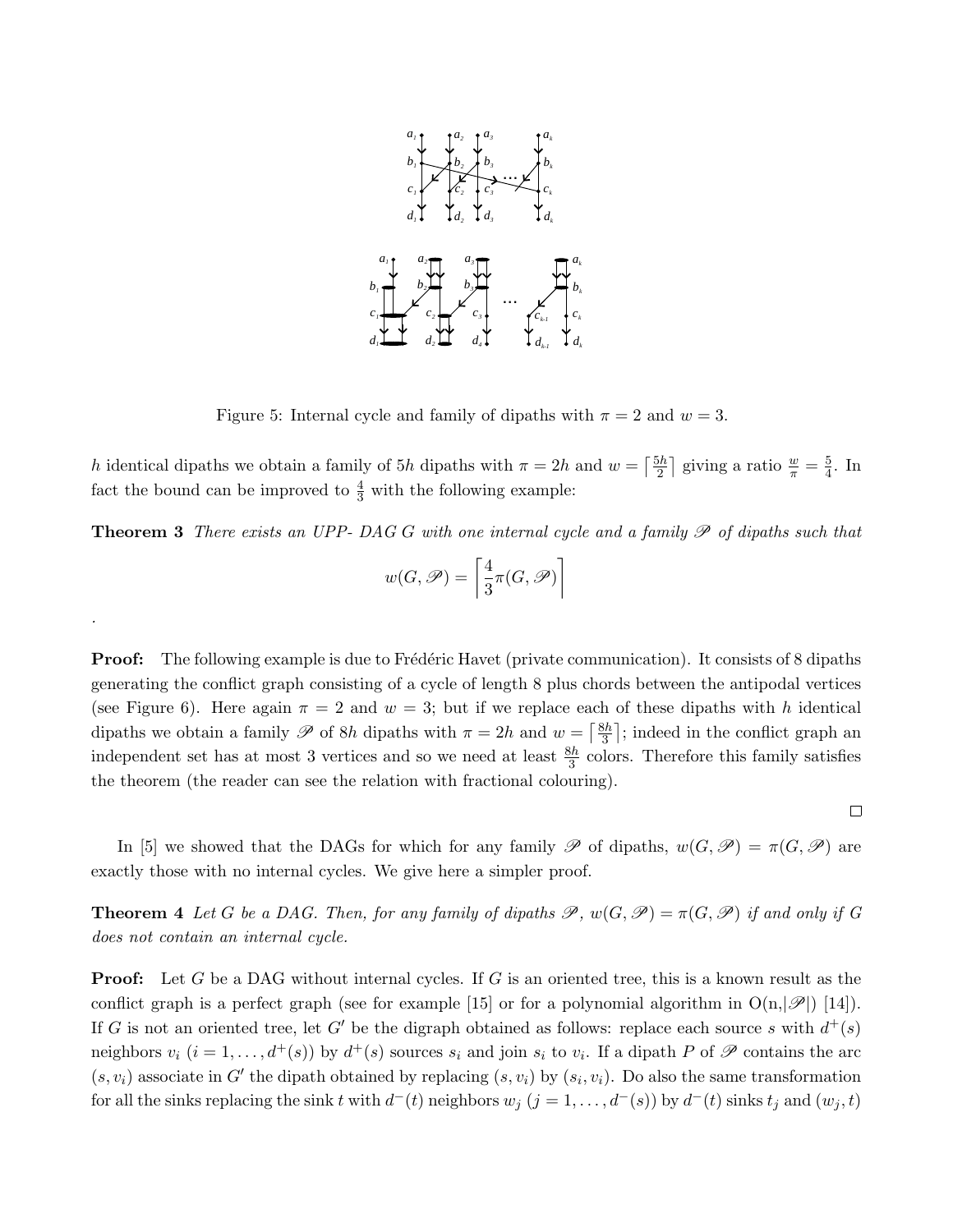

Figure 6: An other UPP-DAG with  $\pi = 2$  and  $w = 3$ .

by  $(w_j, t_j)$ . Let  $\mathscr{P}'$  be the resulting family of dipaths obtained. G' is an oriented tree ; indeed, as there is no internal cycle, all the cycles in G contain either a source or a sink. So we have  $w(G', \mathscr{P}') = \pi(G', \mathscr{P}')$ .

By construction  $\pi(G, \mathscr{P}) = \pi(G', \mathscr{P}')$ . To conclude let us color the dipaths P of  $\mathscr P$  following the coloring of  $\mathscr{P}'$ . If P does not contain a source or a sink it belongs to  $\mathscr{P}'$  and we keep its color. If it contains  $(s, v_i)$  (resp  $(w_i, t)$ ) we give to it the color of the associated path in  $\mathscr{P}'$  obtained by replacing  $(s, v_i)$  by  $(s_i, v_i)$  (resp  $(w_j, t)$  by  $(w_j, t_j)$ ). We get a valid coloring as there are no conflicts between two arcs  $(s, v_i)$  and  $(s, v_j)$  (resp  $(w_i, t)$  and  $(w_j, t)$ ). So we also have  $w(G, \mathcal{P}) = w(G', \mathcal{P}')$  and therefore  $w(G,\mathscr{P}) = \pi(G,\mathscr{P}).$ 

 $\Box$ 

In [5] we asked the question whether for any UPP the ratio  $\frac{w}{\pi}$  was bounded by some constant. We were only able to prove (with an involved proof) that it was the case when there was only one internal cycle obtaining a ratio  $\frac{w}{\pi} = \frac{4}{3}$  which is the best possible in view of the example of theorem 3. We refer the reader to [5] for a proof.

**Theorem 5** [5] Let G be an UPP-DAG with only one internal cycle. Then for any family of dipaths  $\mathscr{P},$ 

$$
w(G,\mathscr{P})\leq \left\lceil \frac{4}{3}\pi(G,\mathscr{P})\right\rceil
$$

and the bound is the best possible.

In the next section we show that the ratio is unbounded at least for UPP DAGs with load 2. For that we will characterize their conflict graphs.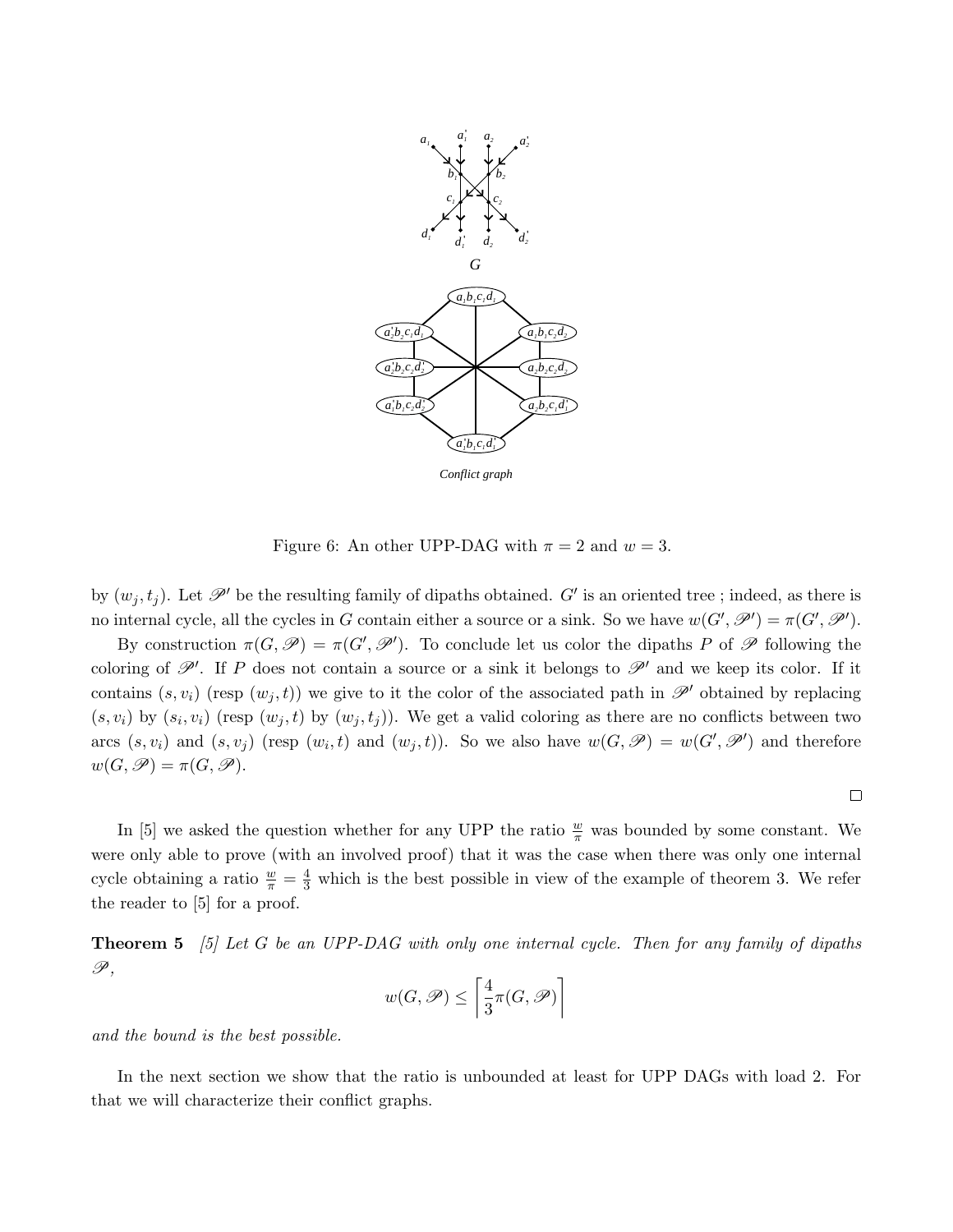### 4 UPP DAGS with load 2

We will now show that if G is an UPP-DAG with load 2, for some family of dipaths  $\mathscr P$  then its conflict graph  $H = C(G, \mathscr{P})$  admits a "good labeling" of its edges.

We give two equivalent definitions of a good labeling of the edges of a graph  $H$ .

Definition 1: Let us label the edges of a graph  $H$  with distinct labels (for example the integers from 1 to  $m = |E(G)|$ . This labeling is said to be good if for any ordered pair of vertices  $(x, y)$  there do not exist 2 paths from  $x$  to  $y$  with increasing labels.

Definition 2: Let us label the edges of a graph  $H$  with non necessarily distinct labels. This labeling is said to be good if for any ordered pair of vertices  $(x, y)$  there do not exist 2 paths from x to y with non decreasing labels.

Clearly a labeling satisfying definition 1 satisfies definition 2.

Conversely let L be a labeling satisfying definition 2 and let the distinct labels used in L be  $a_i$  $1 \leq i \leq k$  with  $a_1 < a_2 < \ldots < a_k$  and suppose  $a_i$  is repeated  $\lambda_i$  times. Let us define the labeling L' as follows: we label the  $\lambda_i$  edges having label  $a_i$  in L with the distinct labels  $a_i, a_i + \epsilon_i, \ldots, a_i + (\lambda_i - 1)\epsilon_i$ where  $\lambda_i \epsilon_i \leq a_{i+1} - a_i$ . Now consider any ordered pair of vertices  $(x, y)$ . By definition of L there exists at most one path from x to y with non decreasing labels. So all the other paths contain two consecutive edges with labels  $a_j$  and  $a_i$  such that  $a_j > a_i$ . Then in the labeling L' these two edges have also decreasing labels as  $a'_j \ge a_j \ge a_{i+1} > a_i + (\lambda_i - 1)\epsilon_j \ge a'_i$ . So L' is a labeling with distinct integers satisfying definition 1.

Let us give now some examples of graphs having a good labeling or not:

#### **Property 6** The cycles  $C_4$ ,  $C_5$  and the conflict graph of Figure 6 with 8 vertices have a good labeling

**Proof:** Let the  $C_4$  be (a,b,c,d), then a good labeling with definition 2 is obtained by labeling the edges  ${a, b}$  and  ${c, d}$  with label 1 and the edges  ${b, c}$  and  ${a, d}$  with label 3. The labeling L' is obtained by giving label 1 to  $\{a, b\}$ , 2 to  $\{c, d\}$ , 3 to  $\{b, c\}$  and 4 to  $\{a, d\}$ .

Let the  $C_5$  be  $(a,b,c,d,e)$ , then a good labeling with definition 2 is obtained by labeling the edges  ${a, b} {c, d}$  and  ${a, e}$  with label 1 and the edges  ${b, c}$  and  ${d, e}$  with label 4. The labeling L' is obtained by giving label 1 to  $\{a, b\}$ , 2 to  $\{c, d\}$ , 3 to  $\{a, e\}$ , 4 to  $\{b, c\}$  and 5 to  $\{d, e\}$ .

For the conflict graph H of Figure 6 with 8 vertices, a good labeling with definition 2 is obtained by labeling the edges of the external cycle alternatively with labels 1 and 3 and the 4 diagonals with label 2.

 $\Box$ 

#### **Property 7**  $K_{2,3}$  does not admit a good labeling.

**Proof:** This proof is due to J-S Sereni. Let the vertices of  $K_{2,3}$  be respectively a, b and c, d, e. Suppose it admits a good labeling L with definition 1. Wlog we can suppose that  $L(a, c) < L(a, d) < L(a, e)$ .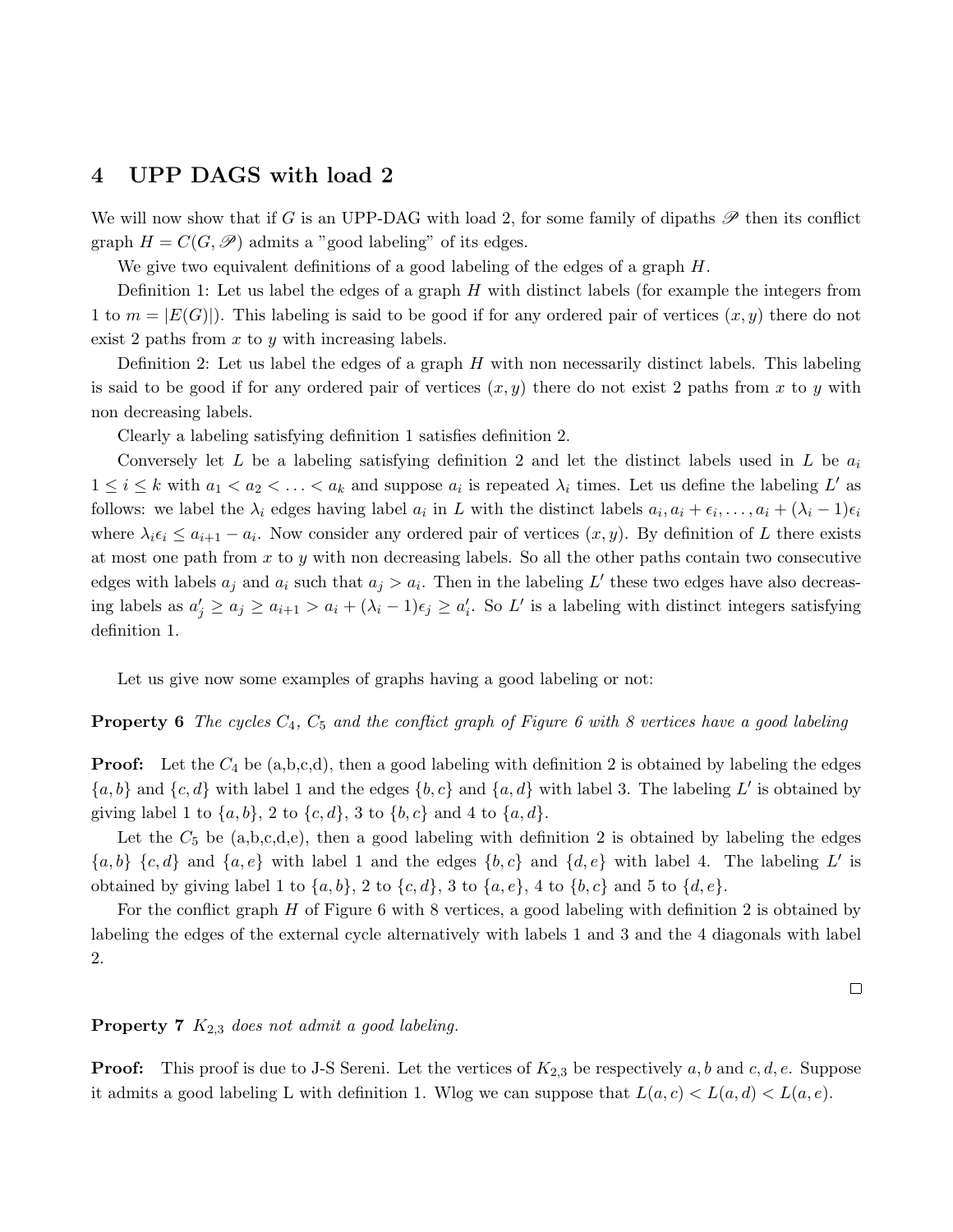Then  $L(b, c) > L(a, c)$  otherwise there will be two increasing paths from b to d (b,d) and (b,c,a,d). Then  $L(a, d) > L(b, d)$  otherwise there will be two increasing paths from a to b (a,d,b) and (a,c,b). Then  $L(a, e) > L(b, e)$  otherwise there will be two increasing paths from a to b (a,e,b) and (a,c,b). But we get a contradiction as there are two increasing paths from b to a  $(b,d,a)$  and  $(b,e,a)$ .  $\Box$ 

**Theorem 8** Let G be an UPP-DAG with load 2. Then for any family of dipaths  $\mathscr{P}$ , the conflict graph  $C(G,\mathscr{P})$  has a good labeling.

**Proof:** Recall (see the proof of property 1) that, if two dipaths  $P$  and  $Q$  intersect, they intersect in an interval  $[x, y]$ . As the load of G is 2, the arcs of this interval belong only to these 2 dipaths. Therefore, if G' is the digraph obtained from G by replacing the interval  $[x, y]$  by a single arc  $(x, y)$ , then G' has the same conflict graph H as G. The edge of  $H = C(G, \mathcal{P})$  joining the two vertices P and Q will correspond to the intersection interval  $[x, y]$  of P and Q in G that is to the arc  $(x, y)$  of G'. (Note that if in G' we delete the arcs with load at most 1, that is covered by at most one path of  $\mathscr{P}$ , then there is a one to one mapping between the remaining arcs of  $G'$  and the edges of the conflict graph  $H$ ).

Now we label the arcs of  $G'$  according to the topological order; that is we label 1 the arcs leaving a source; then we delete the arcs labeled 1 getting a digraph  $G_2'$  and label 2 the arcs leaving a source in  $G_2'$  and so on. As G and therefore G' is a DAG we can label all the arcs of G'. This induces a labeling of the edges of the conflict graph  $H$ , by giving to the edge joining the two vertices  $P$  and  $Q$  the label of the arc  $(x, y)$  of G' associated to the intersection interval  $[x, y]$  of P and Q.

Let us now show that it is a good labeling of  $H$ . Consider a non decreasing path in  $H$ , from  $P$  to  $Q, P = P_1, P_2, \ldots, P_k = Q$  and let  $(x_i, y_i)$  be the arc of G' associated to the intersection of  $P_i$  and  $P_{i+1}$ . As the labels are non decreasing, then  $(x_i, y_i)$  is in the topological order before  $(x_{i+1}, y_{i+1})$  and so  $y_i$  is before  $x_{i+1}$  in  $P_{i+1}$ . So this non decreasing path in H induces in G' a dipath  $x_1, y_1, x_2, y_2, \ldots, x_{k-1}, y_{k-1}$ (in fact that implies that the labels are strictly increasing). Suppose we have two non decreasing paths in H from a vertex P to a vertex Q, then we have in G' two dipaths  $x_1, y_1, x_2, y_2, \ldots, x_{k-1}, y_{k-1}$  and  $x'_1, y'_1, x'_2, y'_2, \ldots, x'_{m-1}, y'_{m-1}$  with  $x_1, y_1$  and  $x'_1, y'_1$  belonging to P and  $x_{k-1}, y_{k-1}$  and  $x'_{m-1}, y'_{m-1}$  belonging to Q. Wlog we can suppose  $x'_1$  is after  $y_1$  on P.

If  $x'_{m-1}$  is after  $y_{k-1}$  on Q, we have two dipaths joining  $y_1$  and  $x'_{m-1}$  namely  $y_1, x_2, y_2, \ldots, x_{k-1}, y_{k-1}, x'_{m-1}$  and  $y_1, x'_1, y'_1, x'_2, y'_2, \ldots, x'_{m-2}, y'_{m-2}, x'_{m-1}$ . If  $y'_{m-1}$  is before  $x_{k-1}$  on  $Q$ , we have two dipaths joining  $y_1$  and  $x_{k-1}$  namely  $y_1, x_2, y_2, \ldots, x_{k-1}$  and  $y_1, x'_1, y'_1, x'_2, y'_2, \ldots, x'_{m-1}, y'_{m-1}, x_{k-1}.$ Therefore  $G'$  and so  $G$  cannot be an UPP digraph.

So using the property 7 we obtain the following corollary proved in [5]:

**Corollary 9** Let G be an UPP-DAG with load 2. Then its conflict graph cannot contain a  $K_{2,3}$ .

**Theorem 10** Let H be a graph with a good labeling. Then there exists an UPP-DAG G with load 2 and a family of dipaths  $\mathscr P$  such that  $H = C(G, \mathscr P)$ .

 $\Box$ 

**Proof:** To each edge  $\{P,Q\}$  in H let us associate in G two vertices  $x_{PQ}$  and  $y_{PQ}$  joined by the arc  $(x_{PQ}, y_{PQ})$ . Now for each vertex P in H, order its neighbors  $Q_1, Q_2, \ldots, Q_h$  according to the labels of the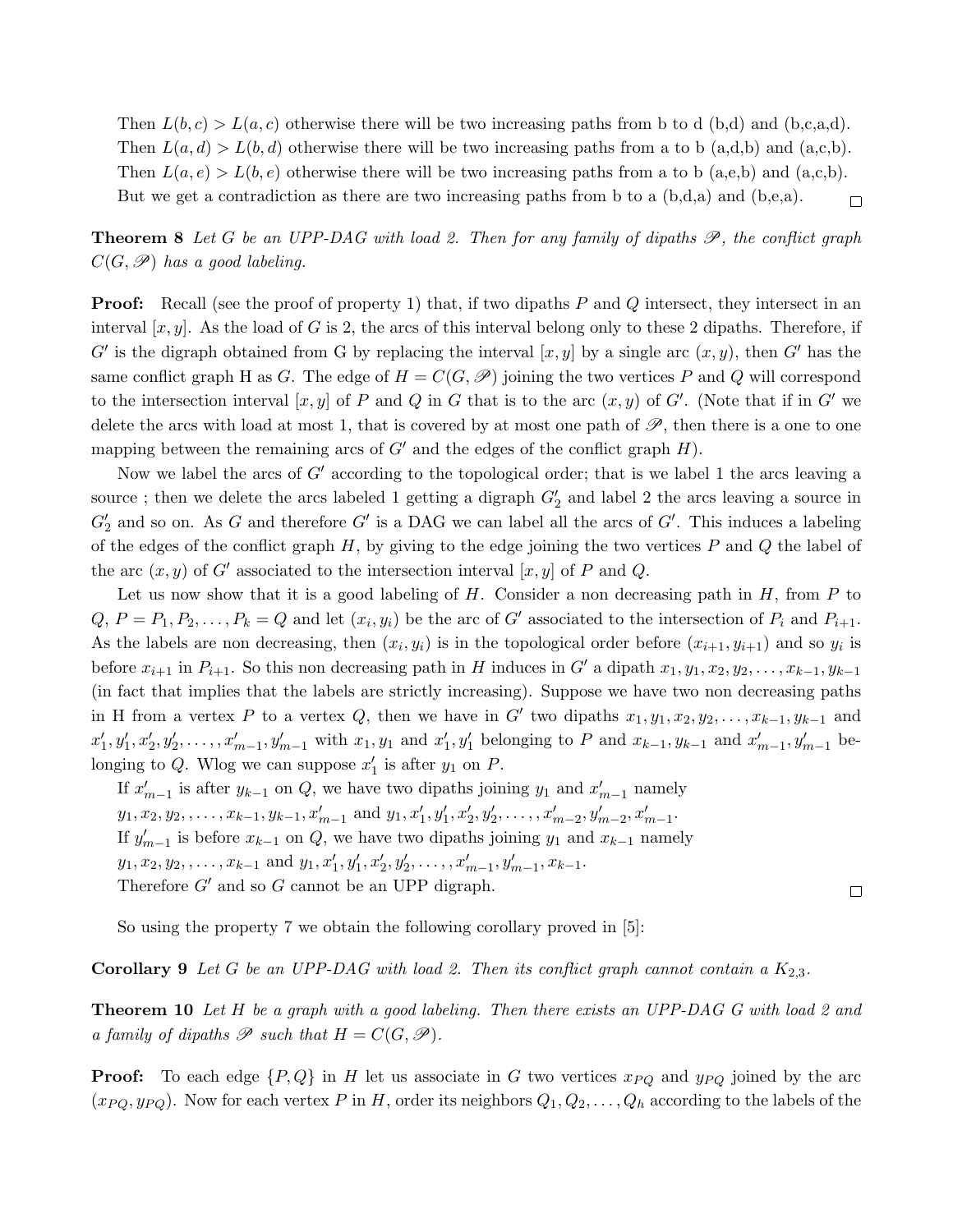edges  $\{P,Q_i\}$  that is  $L(P,Q_1) < L(P,Q_2) < \ldots < L(P,Q_h)$ . Then, for  $i = 1,2,\ldots,h-1$ , let us identify the vertex  $y_{PQ_i}$  to  $x_{PQ_{i+1}}$ . To the vertex P in H we associate in G the dipath  $P = (x_{PQ_1}, y_{PQ_1} =$  $x_{PQ_2}, y_{PQ_2}, \ldots, x_{PQ_h}, y_{PQ_h}$ . The family of dipaths  $\mathscr P$  consists of the dipaths associated to each vertex of H. The conflict graph associated to the graph G and the family of dipaths  $\mathscr P$  is exactly the graph H. G has load 2 as an arc  $x_{PQ}$ ,  $y_{PQ}$  of G belongs exactly to the two dipaths P and Q. G is an UPP as a dipath in G corresponds to an increasing path in  $H$  and so if there were two dipaths in G joining some  $y_{PQ}$  to  $x_{P'Q'}$  there will be two increasing paths in H from P to P'.  $\Box$ 

If we apply the construction of the proof to the graph H with 12 vertices of Figure 6 we get exactly the graph G and the dipaths of the example.

Remark: there is no equivalence between the two properties G being UPP with load 2 and its conflict graph having a good labeling. Indeed there exist digraphs which are not UPP but whose conflict graph has a good labeling : for example consider the graph of Figure 4 with the dipaths  $a_1, b_1, c_1$ ;  $b_1, c_1, d_1$ ;  $c_1, d_1, e_1$ ; and  $a_1, b_1, d_1, e_1$  via the second dipath from  $b_1$  to  $d_1$ ; it has  $C_4$  as conflict graph.

Theorem 11 There exists a family of graphs with a good labeling and a chromatic number as large as we want.

**Proof:** Consider a regular graph H of degree at most k, girth  $> 2k + 2$  and with a large chromatic number. The existence of such graphs has been shown in [7, 17].

The edges of H can be partitioned in at most  $k+1$  matchings (coloration of the edges of a graph with at most  $k+1$  colors by Vizing's theorem). Let us give to the edges of each matching a different label  $1, 2, \ldots, k+1$ . Then any non decreasing (in fact increasing as there cannot be two consecutive edges with the same label) path in H has at most  $k + 1$  edges. Therefore there cannot exist two increasing paths otherwise there will be a cycle in H of length  $\leq 2k+2$  contradicting the value of the girth.  $\Box$ 

Now using theorems 10 and 11 we are able to answer the question asked in [5].

**Theorem 12** There exist UPP- DAGSsand a family of dipaths with load  $\pi(G, \mathcal{P}) = 2$  and  $w(G, \mathcal{P})$  as large as we want.

### 5 Conclusions

Many questions are worth of being investigated. In this article we study the relations between the maximum of the load  $\pi(G,\mathscr{P})$  of all the arcs and  $w(G,\mathscr{P})$  the minimum number of wavelengths in particular for the class of UPP-DAGs. In particular we have the following conjecture (a specialization of a problem asked in  $[2]$ .

CONJECTURE 1: If G is a DAG and if we consider the all to all family of dipaths (i.e for each couple (x,y) connected by a dipath we have a request. Then  $w(G, ATA) = \pi(G, ATA)$ .

In case of binary trees we have obtained an explicit formula for coloring them in that case.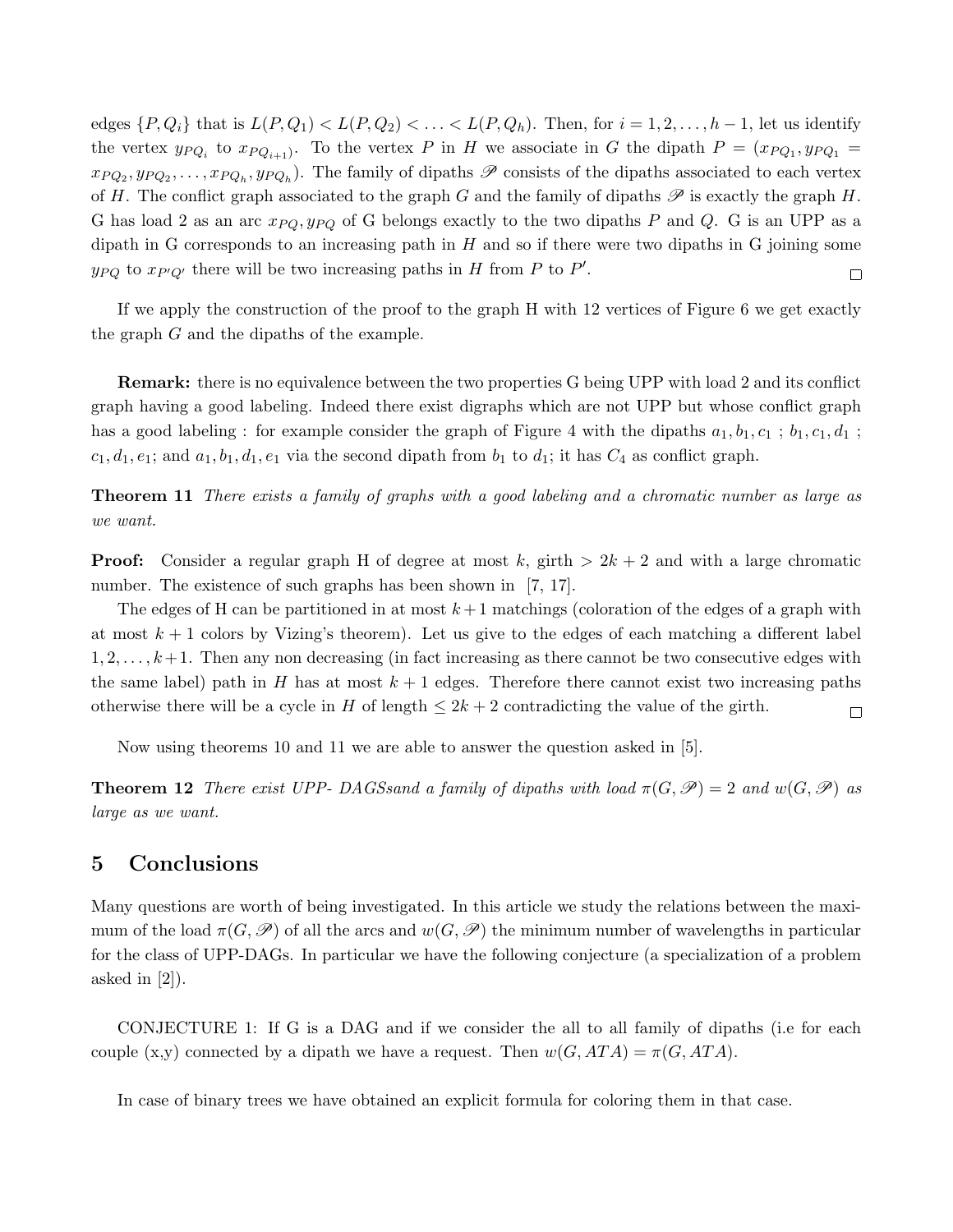A natural question is to see when property 1 is valid.

QUESTION 2: When is  $\pi(G, \mathscr{P}) = \omega(C(G, \mathscr{P})).$ 

QUESTION 3: Given an undirected graph when is it possible to orient its edges sucht that the digraph obtained is UPP.

That is an NP-Hard problem but classes of such graphs could be exhibited. For graphs with one or a small number of internal cycles we have the following questions.

QUESTION 4 Is the Theorem 5 true also for DAGS (not necessarily UPP) with exactly one internal cycle ?

QUESTION 5: is there a simple proof of the Theorem 5 with one internal cycle ?

QUESTION 6: What is the bound if we have exactly k internal cycles ?

In a preliminary version of this paper we asked for a characterization of graphs with a good labeling. In particular we asked if it was polynomial or not to decide if a graph has a good labeling. In a following paper [1], the authors exhibit infinite families of graphs for which no such edge-labelling can be found. They also show that deciding if a graph admits a good edge-labelling is NP-complete. Finally, they give large classes of graphs admitting a good edge-labelling like forests,  $C_3$ -free outerplanar graphs, planar graphs of girth at least 6.

A last question consists in extending the results to UPP-DAGS with load > 2 perhaps by using hypergraphs.

QUESTION 7 Characterize UPP-DAGS with load 3 or load h.

Acknowledgement: We thank J. Araujo, D.Coudert and F.Peix for their helpful remarks.

### References

- [1] J. Araujo, N. Cohen, F. Giroire, and F. Havet. Good edge-labelling of graphs. In proceedings of the Latin-American Algorithms, Graphs and Optimization Symposium (LAGOS'09), Electronic Notes in Discrete Mathematics, Gramado, Brazil, November 2009. Springer.
- [2] B. Beauquier, J-C. Bermond, L. Gargano, P. Hell, S. Pérennes, and U. Vaccaro. Graph problems arising from wavelength-routing in all-optical networks. In IEEE Workshop on Optics and Computer Science, Geneva, Switzerland, April 1997.
- [3] B. Beauquier, P. Hell, and S. Pérennes. Optimal wavelength-routed multicasting. Discrete Applied Mathematics, 84:15–20, 1998.